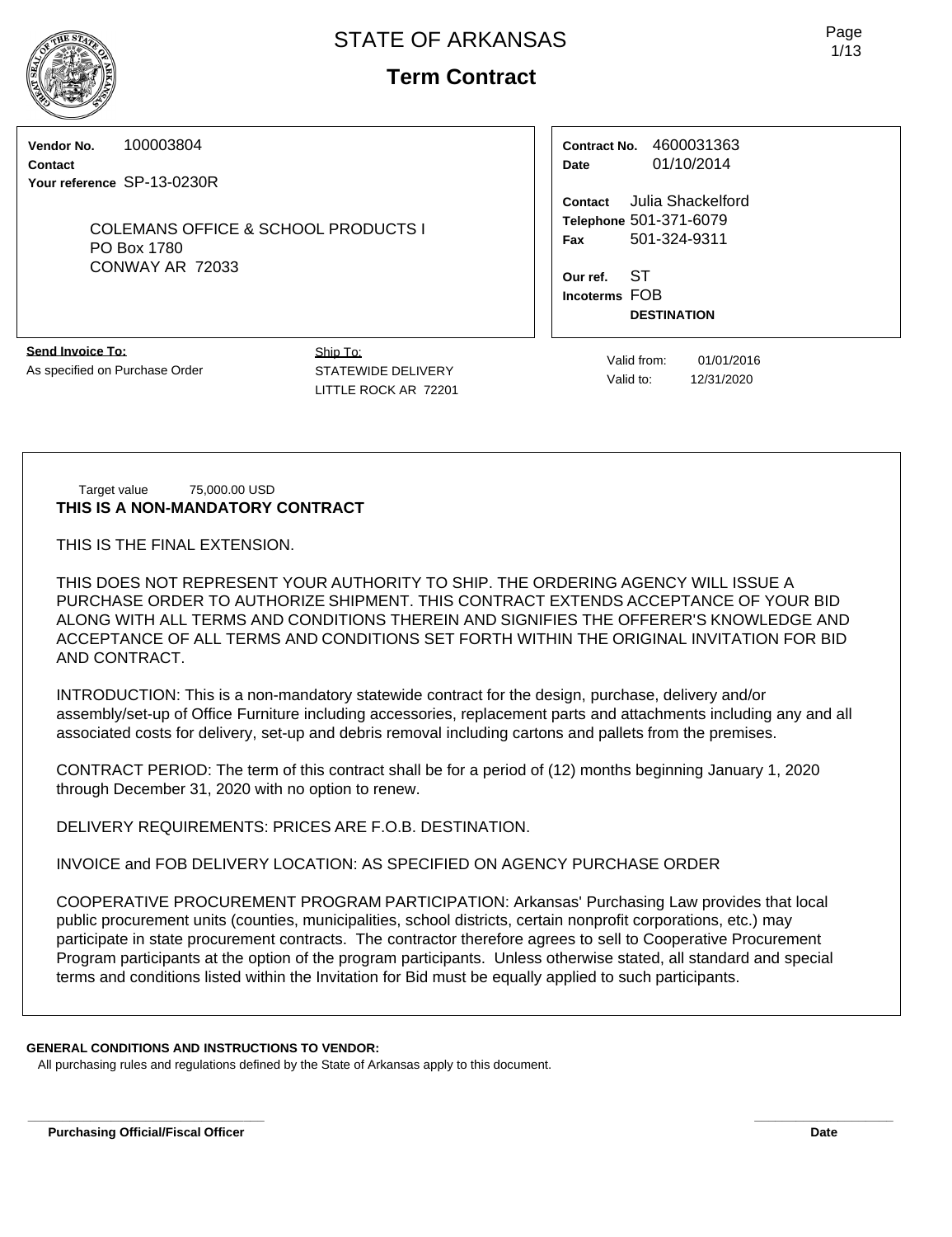**Vendor No.** 100003804 **Contact Your reference** SP-13-0230R **Contract No.** 4600031363 **Date** 01/10/2014 **Our reference** ST

| Item | <b>Material/Description</b>                         | <b>Target QtyUM</b> |          | <b>Unit Price</b> | <b>Amount</b> |
|------|-----------------------------------------------------|---------------------|----------|-------------------|---------------|
| 0001 | 10131663<br>TABLE SCHOOL CAFETERIA                  | 1,500.00            | Lump Sum | 1.00              | \$1,500.00    |
| 0002 | 10131672<br><b>CHAIR CAFETERIA</b>                  | 1,500.00            | Lump Sum | 1.00              | \$1,500.00    |
| 0003 | 10131626<br>BED/BUNK DORMITORY/HOSPITALITY          | 1,000.00            | Lump Sum | 1.00              | \$1,000.00    |
| 0004 | 10131627<br><b>DESK DORMITORY/HOSPITALITY</b>       | 1,000.00            | Lump Sum | 1.00              | \$1,000.00    |
| 0005 | 10131628<br>WARDROBE/STORAGE DORMITORY/HOSPITALITY  | 1,500.00            | Lump Sum | 1.00              | \$1,500.00    |
| 0006 | 10131666<br>SHELVING FILING HIGH DENSITY            | 1,500.00            | Lump Sum | 1.00              | \$1,500.00    |
| 0007 | 10131667<br>FILING LATERAL/VERTICAL                 | 1,500.00            | Lump Sum | 1.00              | \$1,500.00    |
| 0008 | 10131668<br>FILING MOVABLE ISLE/ROTARY              | 1,500.00            | Lump Sum | 1.00              | \$1,500.00    |
| 0009 | 10131676<br>ACCESSORIES FREESTANDING CASEGOODS      | 1,500.00            | Lump Sum | 1.00              | \$1,500.00    |
| 0010 | 10131677<br>DESK FREESTANDING CASEGOODS             | 1,500.00            | Lump Sum | 1.00              | \$1,500.00    |
| 0011 | 10131678<br>SHELVING FREESTANDING CASEGOODS         | 1,500.00            | Lump Sum | 1.00              | \$1,500.00    |
| 0012 | 10131679<br>TABLE FREESTANDING CASEGOODS CONF/TRAIN | 1,500.00            | Lump Sum | 1.00              | \$1,500.00    |
| 0013 | 10131669<br>SHELVING/BOOK CARTS LIBRARY             | 1,500.00            | Lump Sum | 1.00              | \$1,500.00    |
| 0014 | 10131670<br><b>CARREL STUDY LIBRARY</b>             | 1,500.00            | Lump Sum | 1.00              | \$1,500.00    |

**GENERAL CONDITIONS AND INSTRUCTIONS TO VENDOR:**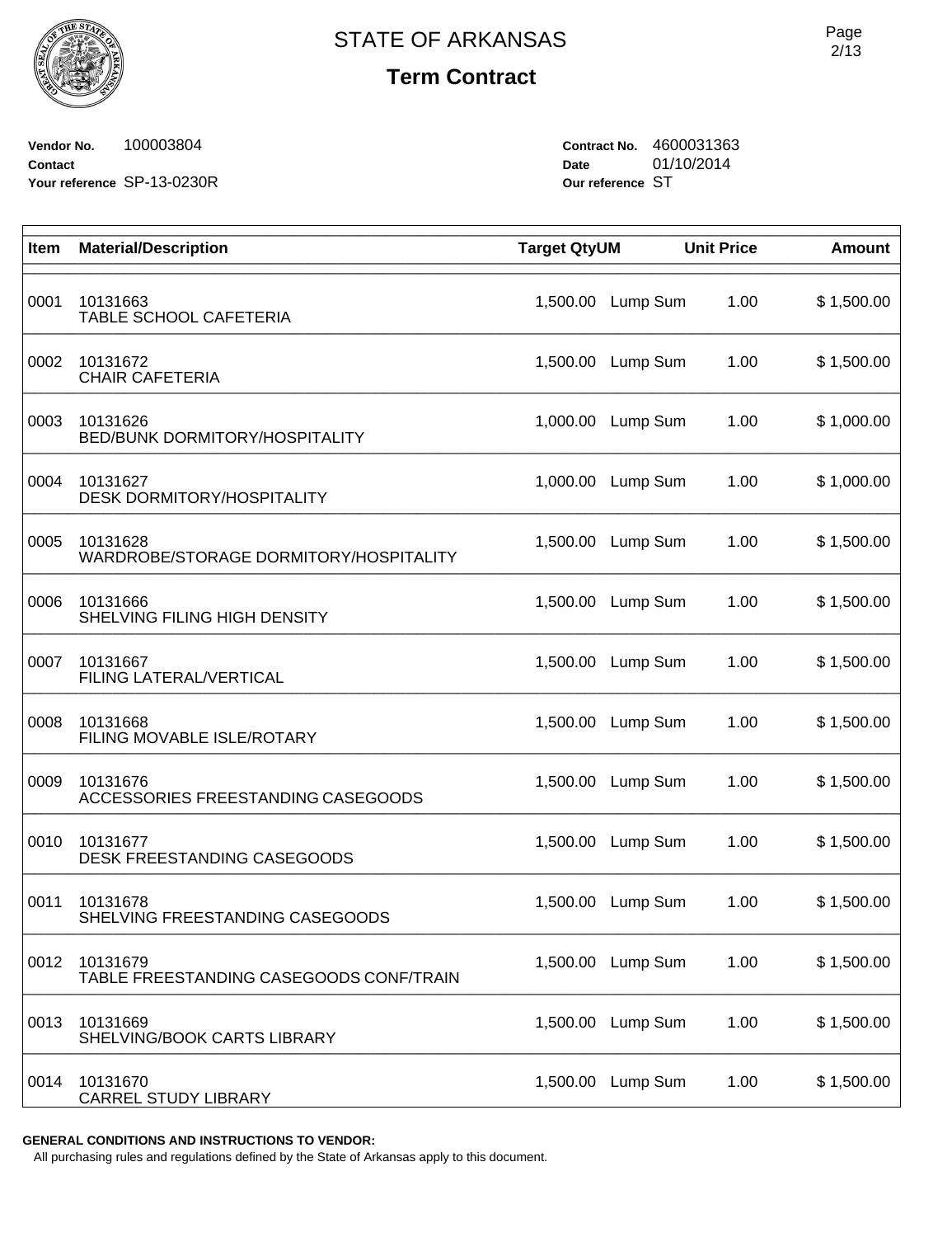

**Vendor No.** 100003804 **Contact Your reference** SP-13-0230R **Contract No.** 4600031363 **Date** 01/10/2014 **Our reference** ST

| Item | <b>Material/Description</b>                  | <b>Target QtyUM</b> |                   | <b>Unit Price</b> | <b>Amount</b> |
|------|----------------------------------------------|---------------------|-------------------|-------------------|---------------|
| 0015 | 10131671<br><b>TABLE/CHAIR LIBRARY</b>       | 1,500.00            | Lump Sum          | 1.00              | \$1,500.00    |
| 0016 | 10131673<br>ACCESSORIES LOUNGE/RECEPTION     |                     | 1,500.00 Lump Sum | 1.00              | \$1,500.00    |
| 0017 | 10131674<br>SEATING LOUNGE/RECEPTION         | 1,500.00            | Lump Sum          | 1.00              | \$1,500.00    |
| 0018 | 10131675<br>TABLE LOUNGE/RECEPTION           |                     | 1,500.00 Lump Sum | 1.00              | \$1,500.00    |
| 0019 | 10131629<br><b>DESK SCHOOL ADMIN/TEACHER</b> | 1,500.00            | Lump Sum          | 1.00              | \$1,500.00    |
| 0020 | 10131660<br><b>DESK SCHOOL STUDENT</b>       | 1,500.00            | Lump Sum          | 1.00              | \$1,500.00    |
| 0021 | 10131662<br>TABLE SCHOOL CLASSROOM ACTIVITY  |                     | 1,500.00 Lump Sum | 1.00              | \$1,500.00    |
| 0022 | 10131665<br><b>SEATING SCHOOL</b>            | 1,500.00            | Lump Sum          | 1.00              | \$1,500.00    |
| 0023 | 10131680<br><b>SEATING ERGO/TASK</b>         | 1,500.00            | Lump Sum          | 1.00              | \$1,500.00    |
| 0024 | 10131681<br>SEATING EXECUTIVE/MANAGEMENT     |                     | 1,500.00 Lump Sum | 1.00              | \$1,500.00    |
| 0025 | 10131682<br>SEATING FIXED/RAIL AUDITORIUM    | 1,500.00            | Lump Sum          | 1.00              | \$1,500.00    |
| 0026 | 10131683<br><b>SEATING SIDE/STACK</b>        |                     | 1,500.00 Lump Sum | 1.00              | \$1,500.00    |
| 0027 | 10131685<br>ACCESSORIES MODULAR SYSTEMS      | 1,000.00            | Lump Sum          | 1.00              | \$1,000.00    |
| 0028 | 10131686<br>WALL MODULAR SYSTEMS FULL HEIGHT | 1,000.00            | Lump Sum          | 1.00              | \$1,000.00    |

**GENERAL CONDITIONS AND INSTRUCTIONS TO VENDOR:**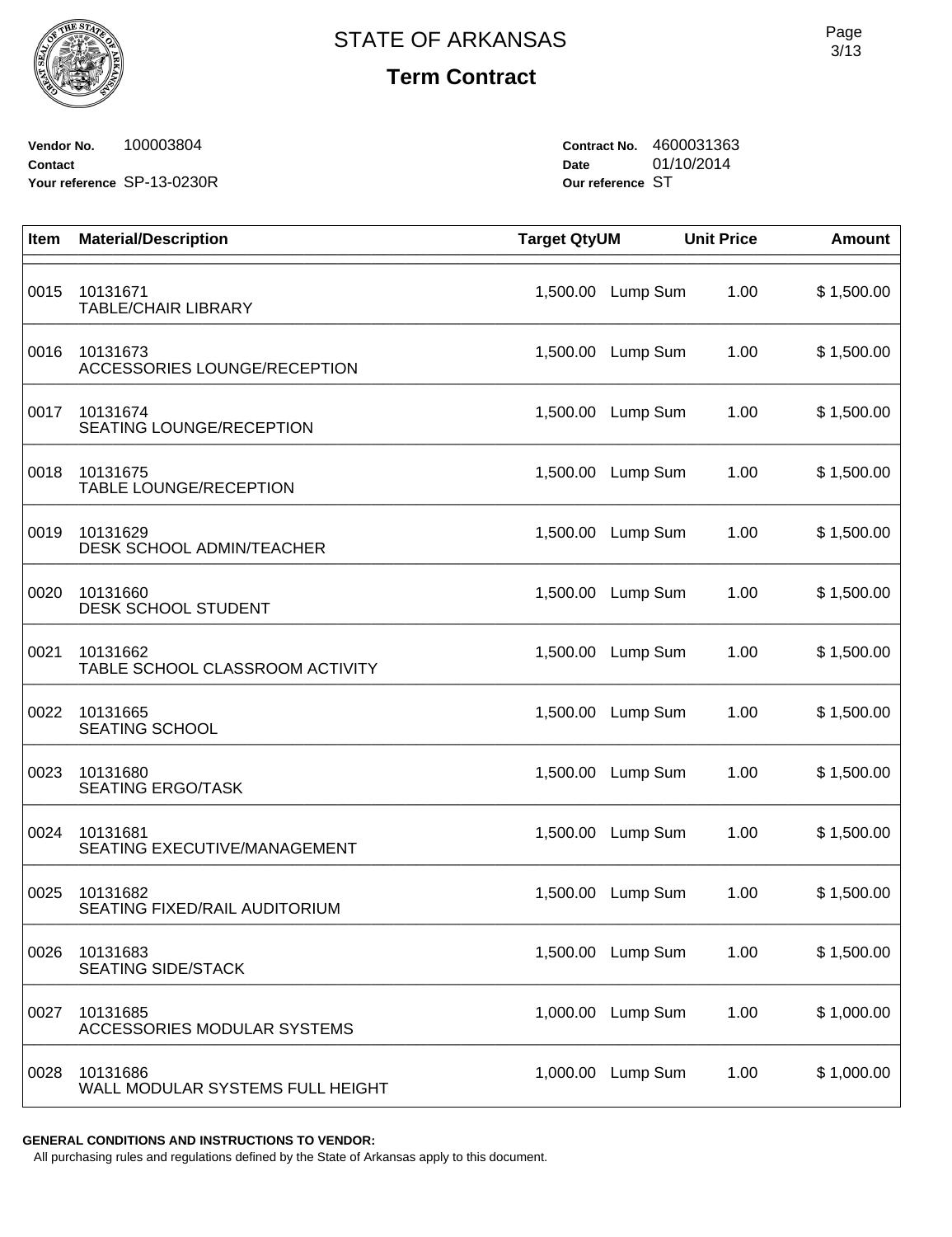**Vendor No.** 100003804 **Contact Your reference** SP-13-0230R **Contract No.** 4600031363 **Date** 01/10/2014 **Our reference** ST

| <b>Item</b> | <b>Material/Description</b>                    | <b>Target QtyUM</b> |          | <b>Unit Price</b> | Amount      |
|-------------|------------------------------------------------|---------------------|----------|-------------------|-------------|
| 0029        | 10131687<br><b>FRAME/TILE MODULAR SYSTEMS</b>  | 1,000.00            | Lump Sum | 1.00              | \$1,000.00  |
| 0030        | 10131688<br>PANEL MODULAR SYSTEMS              | 20,000.00           | Lump Sum | 1.00              | \$20,000.00 |
| 0031        | 10131689<br>DESKING OPEN PLAN MODULAR SYSTEMS  | 10,000.00           | Lump Sum | 1.00              | \$10,000.00 |
| 0035        | 10131624<br>DESK SPECIALTY TECHNOLOGY SUPPORT  | 1,000.00            | Lump Sum | 1.00              | \$1,000.00  |
| 0036        | 10131621<br>SUPPORT, KEYBOARD, TECHNOLOGY      | 1,000.00            | Lump Sum | 1.00              | \$1,000.00  |
| 0037        | 10131622<br><b>LIGHTING TECHNOLOGY SUPPORT</b> | 1,000.00            | Lump Sum | 1.00              | \$1,000.00  |
| 0038        | 10131623<br>MONITOR ARM TECHNOLOGY SUPPORT     | 1,000.00            | Lump Sum | 1.00              | \$1,000.00  |

Estimated Net Value **75,000.00** 

### **SECTION 1 - GENERAL INFORMATION**

1.1 INTRODUCTION: This is a non-mandatory statewide contract for the design, purchase, delivery and/or assembly/set-up of Office Furniture including accessories, replacement parts and attachments including any and all associated costs for delivery, set-up and debris removal including cartons and pallets from the premises.

1.2 COOPERATIVE PURCHASING PROGRAM PARTICIPATION: Arkansas' Purchasing Law provides that local public procurement units (counties, municipalities, school districts, certain nonprofit corporations, etc.) may participate in state purchasing contracts. The contractor therefore agrees to sell to Cooperative Purchasing Program participants at the option of the program participants. Unless otherwise stated, all standard and special terms and conditions listed within the contract must be equally applied to such participants.

1.3 TYPE OF CONTRACT: The contract will be a one (1) year term contract from the date of award. Upon mutual agreement by the contractor and OSP, the contract may be renewed on a year-to-year basis, for up to (six (6)) additional (one year terms) or a portion thereof. In no event shall the total contract term be more than seven (7) years.

1.4 PAYMENT AND INVOICE PROVISIONS: An itemized invoice addressed to the ordering entity shall reference

#### **GENERAL CONDITIONS AND INSTRUCTIONS TO VENDOR:**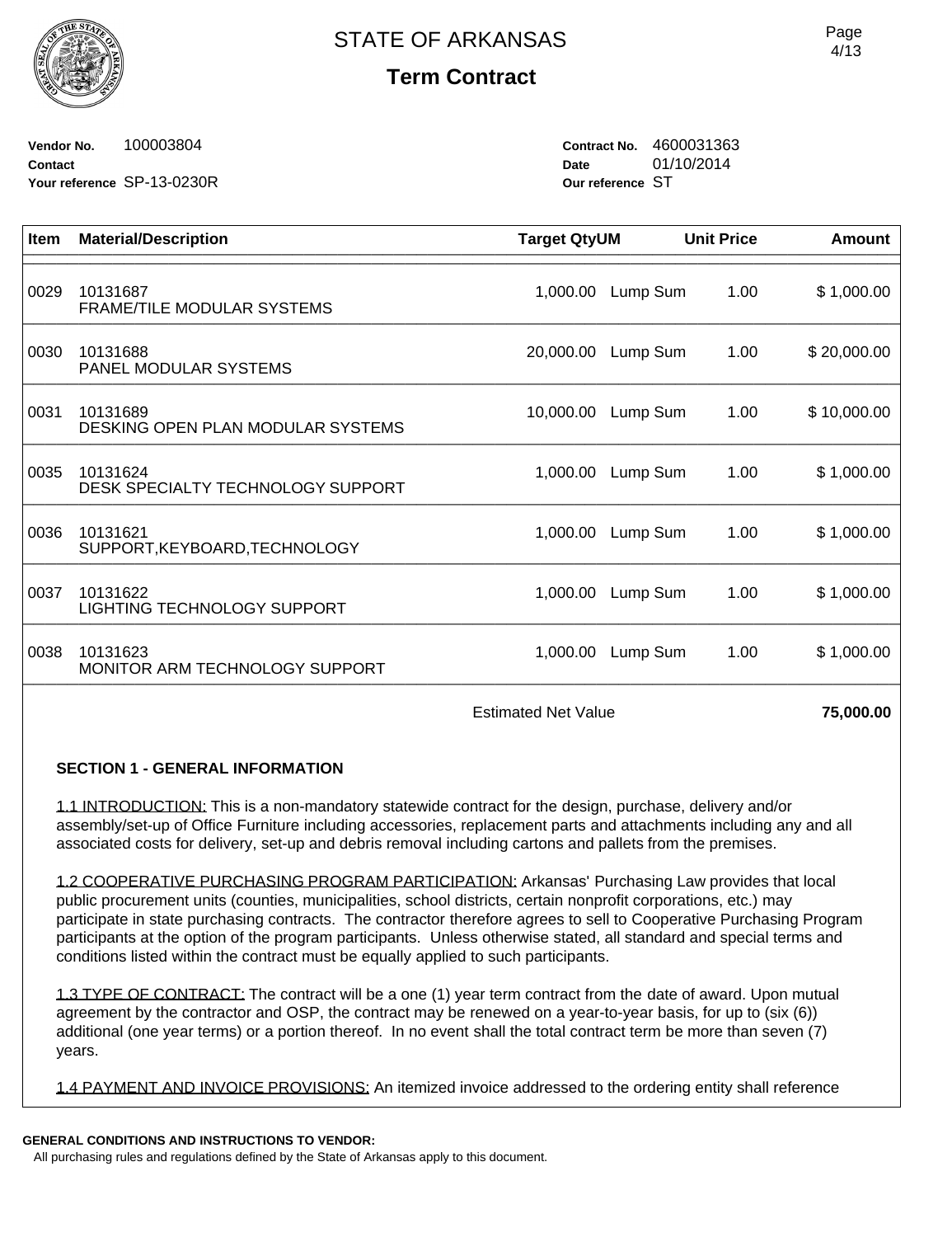**Term Contract**

Page 5/13

**Vendor No.** 100003804 **Contact Your reference** SP-13-0230R **Contract No.** 4600031363 **Date** 01/10/2014 **Our reference** ST

purchase order number, contract number, quantity, description, list and net unit price. Installation/Labor and any other ancillary charges will be shown as a separate line item on all quotes and invoices.

Payment will be made in accordance with applicable State of Arkansas accounting procedures upon acceptance by the Agency. The State may not be invoiced in advance of delivery and acceptance of any commodity. Payment will be made only after the contractor has successfully satisfied the state agency as to the goods purchased. Contractor should invoice agency by an itemized list of charges. Purchase Order Number and/or Contract Number should be referenced on each invoice.

1.5 RECORD RETENTION: The contractor shall be required to maintain all pertinent financial and accounting records and evidence pertaining to the contract in accordance with generally accepted principles of accounting and other procedures specified by the State of Arkansas. Access will be granted upon request, to State or Federal Government entities or any of their duly authorized representatives.

Financial and accounting records shall be made available, upon request, to the State of Arkansas' designee at any time during the contract period and any extension thereof, and for five (5) years from expiration date and final payment on the contract or extension thereof.

1.6 PRIME CONTRACTOR RESPONSIBILITY: The contractor will be required to assume prime contractor responsibility for the contract and will be the sole point of contact with regard to all commodities, services and support. The prime contractor may delegate facilitation of contract orders to their "Authorized/Certified Dealers" only. This delegation will in no way relieve the contractor of any contractual obligations set forth in this Contract Award.

#### 1.7 CONTRACT INFORMATION

- 1. The State of Arkansas may not contract with another party:
	- a. Upon default, to pay all sums to become due under a contract.
	- b. To pay damages, legal expenses or other costs and expenses of any party.
	- c. To conduct litigation in a place other than Pulaski County, Arkansas
	- d. To agree to any provision of a contract; which violates the laws or constitution of the State of Arkansas.
- 2. A party wishing to contract with the State of Arkansas should:
- a. Remove any language from its contract which grants to it any remedies other than:
	- i. The right to possession.
	- ii. The right to accrued payments.
	- iii. The right to expenses of de-installation.
	- iv. The right to expenses of repair to return the equipment to normal working

- order, normal wear and tear excluded.
	- v. The right to recover only amounts due at the time of repossession and any unamortized nonrecurring cost as allowed by Arkansas Law.
- b. Include in its contract that the laws of the State of Arkansas govern the contract.
- c. Acknowledge that contracts become effective when awarded by the State Procurement Official.

1.8 CONDITIONS OF CONTRACT: The contractor shall at all times observe and comply with federal and State laws,

## **GENERAL CONDITIONS AND INSTRUCTIONS TO VENDOR:**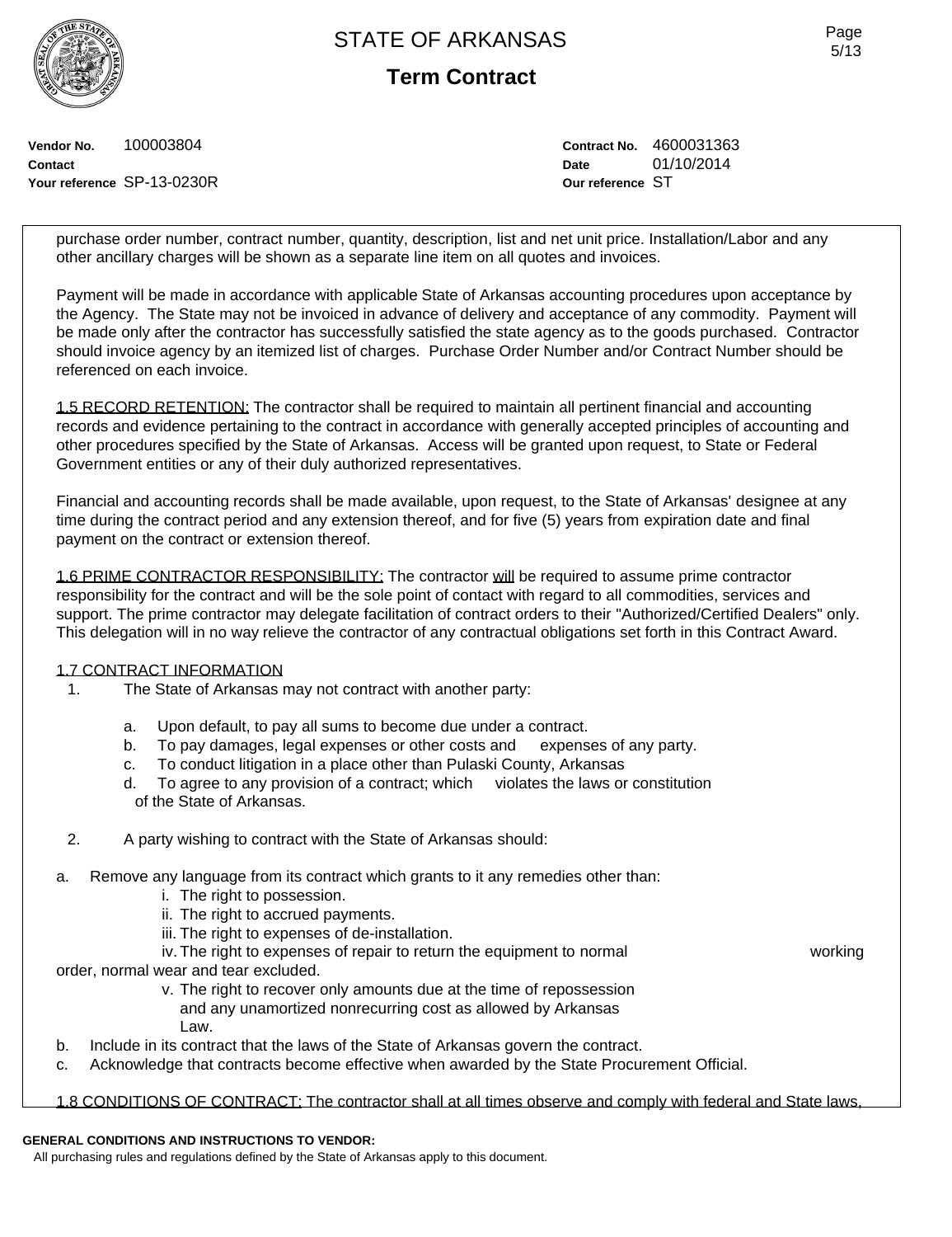**Term Contract**

**Vendor No.** 100003804 **Contact Your reference** SP-13-0230R **Contract No.** 4600031363 **Date** 01/10/2014 **Our reference** ST

local laws, ordinances, orders, and regulations existing at the time of or enacted subsequent to the execution of this contract which in any manner affect the completion of the work. The contractor shall indemnify and save harmless the agency and all its officers, representatives, agents, and employees against any claim or liability arising from or based upon the violation of any such law, ordinance, regulation, order or decree by an employee, representative, or subcontractor of the contractor.

1.9 STATEMENT OF LIABILITY: The State will demonstrate reasonable care but shall not be liable in the event of loss, destruction, or theft of contractor-owned items to be delivered or to be used in the installation of deliverables. The contractor is required to retain total liability until the deliverables have been accepted by the "authorized agency official." At no time will the State be responsible for or accept liability for any contractor-owned items.

1.10 AWARD RESPONSIBILITY: The State Procurement Official will be responsible for award and administration of any resulting contract.

1.11 DELEGATION AND/OR ASSIGNMENT: The contractor shall not assign the contract in whole or in part or any payment arising there from without the prior written consent of the State Procurement Official. The contractor may delegate facilitation of contract orders to their "Authorized/Certified Dealers" only. This delegation will in no way relieve the contractor of any contractual obligations set forth in this Contract Award.

1.12 DISCOUNT CHANGE CLAUSE: The contractor may offer larger discount percentages for products, accessories, replacement parts and attachments at any time during the contract term.

1.13 LENGTH OF PRICE GUARANTEE: Discount percentages shall be firm for the term of the contract.

1.14 DELIVERY: FOB DESTINATION, INSIDE DELIVERY, FREIGHT PAID: Whenever possible, contractors should give the ordering entities 3 working days prior notice of any deliveries and/or installations. Furniture contractors will not be responsible for the removal/moving of existing furnishings unless requested by the ordering entity. Contractors should verify site readiness prior to delivery. All deliveries will be made during normal working hours unless otherwise arranged with the ordering entity. Contractor will communicate any scheduling delays and/or changes immediately. Agencies will not be responsible for any freight damage, concealed or otherwise.

1.15 SPECIAL DELIVERY INSTRUCTIONS: All shipments will be FOB destination (as specified on Ordering Entity Purchase Order).

### **Delivery/Installation Instructions:**

Due to the varying locations and circumstances involved in deliveries and installations, all deliveries and installations will be quoted on a project by project basis.

All installation, labor, and or delivery charges must be shown as a separate line item on quotes and invoices.

One of the following delivery methods must be specified on every Agency Purchase Order:

(1) Drop Shipped: Off loaded by carrier to an Agency loading dock or designated area. There will be no charge to the ordering Agency for this delivery method.

(2) Inside Delivery: Off loaded, un-boxed/wrapped and placed in pre-determined locations within the building. Contractor will be responsible for the removal of any trash, packaging materials, and cartons associated with the

#### **GENERAL CONDITIONS AND INSTRUCTIONS TO VENDOR:**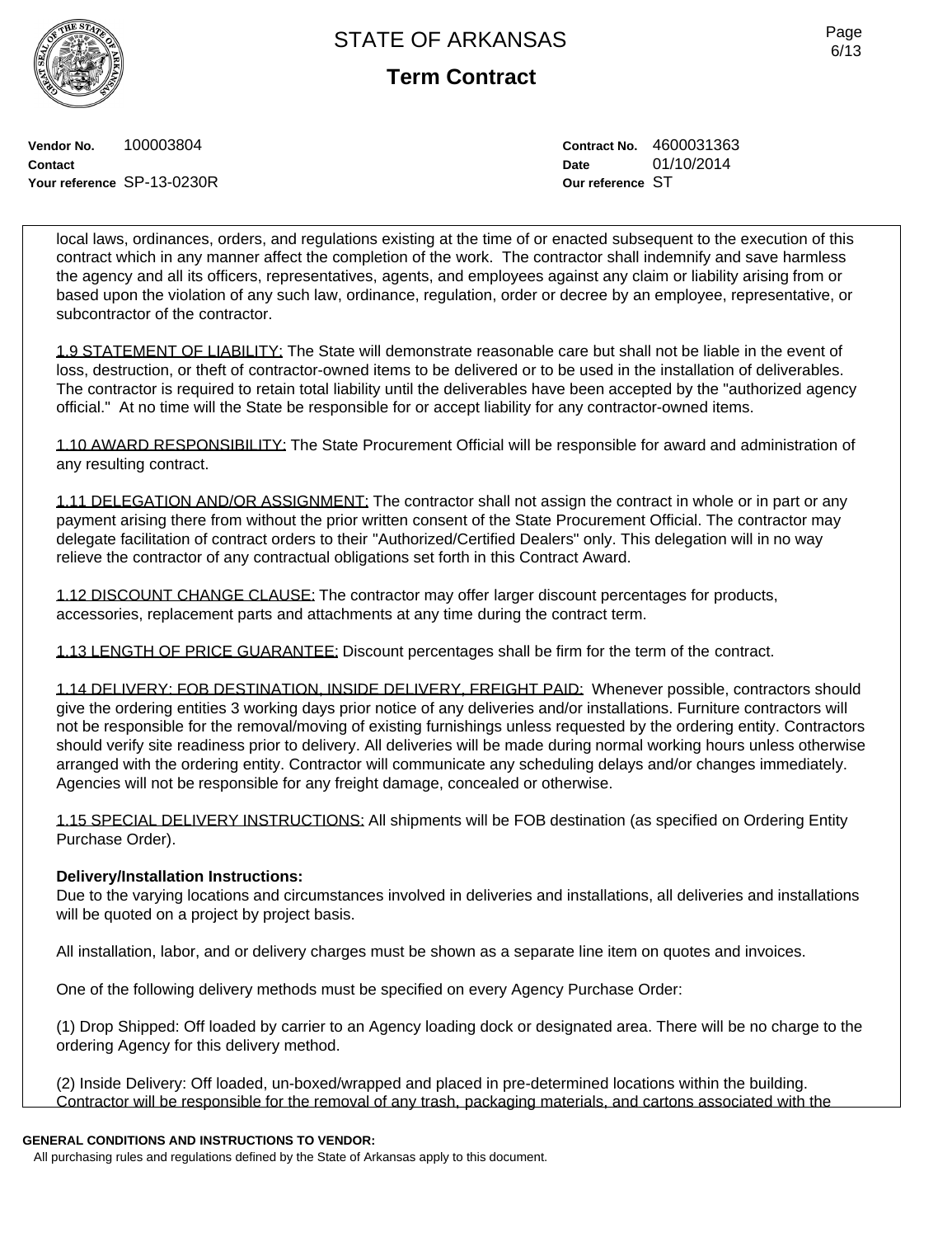**Term Contract**

**Vendor No.** 100003804 **Contact Your reference** SP-13-0230R **Contract No.** 4600031363 **Date** 01/10/2014 **Our reference** ST

delivery.

(3) Delivered and Installed: Off loaded, and installed. Installation shall include but not limited to; any and all labor, material, and tools necessary to install furniture in accordance with approved plans and specifications and/or the direction of authorized agency personnel. The installation company will be responsible for the removal of any trash, packing material, and cartons associated with their installation.

The contractor/installation company will repair/replace (to the satisfaction of the ordering entity) any damage to the building or its contents that they (the contractor) caused in the course of their work. This includes but is not limited to: walls, floors, floor coverings, ceilings, elevators, doors, doorways, and any existing fixtures and furniture. The agency may withhold payment until repairs are satisfactorily completed.

1.16 ACCEPTANCE STANDARDS: Inspection and acceptance/rejection of products shall be made within thirty (30) days of receipt or upon completion of installation should that installation period extend beyond thirty (30) days. Ordering entity shall have the option to return any products within the thirty (30) days.

Return Requirements: Ordering entity shall coordinate returns with the Contractor. Upon notification by the ordering entity of a duplicate shipment, over-shipment or shipment in poor condition, the products must be promptly removed at the contractor and/or dealer's expense. Ordering entities reserve the right to return products for defects in material and/or workmanship. In the event of product return, the ordering entity reserves the right to accept either a full refund for the returned product or a replacement of the product.

Performance Requirements: The ordering entity reserves the right to inspect and verify that all deliveries are in accordance with specifications, both at the point of delivery and at the point of use. For orders that specify an "authorized party" to receive and inspect deliveries and/or installations, acceptance and inspection procedures must be performed by the "authorized party" to be considered and accepted by the ordering entity. Products inspected at the time of use are subject to refusal and return requirements for issues of quality such as defects in manufacturing and/or workmanship. Products will not be considered accepted by the ordering entity until the installation is complete for the applicable products.

**1.17 CANCELLATION:** In the event the State no longer needs the service or commodity specified in the contract or purchase order due to program changes, changes in laws, rules, or regulations, relocation of offices, or lack of appropriated funding, the State may cancel the contract or purchase order by giving the contractor written notice of such cancellation thirty (30) days prior to the date of cancellation.

## **SECTION 2 - SPECIFIC REQUIREMENTS**

2.1 QUALITY: The items must be in conformance with normal industry standards as specified within this Contract Award.

**2.2 GUIDELINES:** The Office of State Procurement adheres to all guidelines set forth by the State and Federal Government concerning The Americans with Disabilities Act (ADA) as well as all mandated fire codes.

2.3 ORDERING PROCEDURE: Orders placed against this contract may be in the form of an agency issued purchase order on an as-required basis. Or an agency may also use the Arkansas State Purchasing Card (P-Card) to purchase furniture.

#### **GENERAL CONDITIONS AND INSTRUCTIONS TO VENDOR:**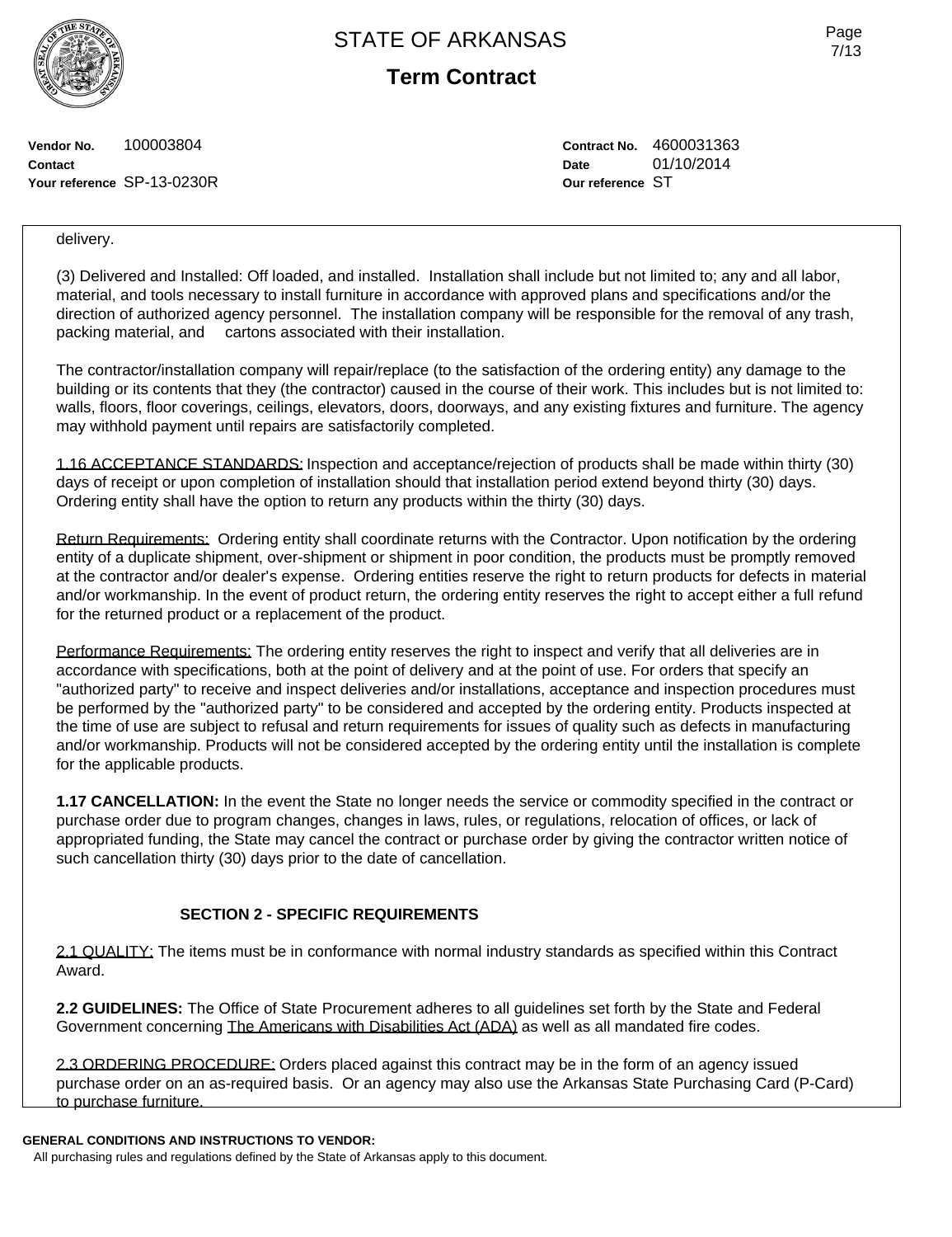

**Term Contract**

**Vendor No.** 100003804 **Contact Your reference** SP-13-0230R **Contract No.** 4600031363 **Date** 01/10/2014 **Our reference** ST

2.4 QUANTITY BASIS OF CONTRACT - NO GUARANTEED QUANTITIES: The contract established has no guarantee of any specific quantity and the State is obligated only to buy that quantity which is needed by its agencies.

2.5 MINIMUM ORDER QUANTITY: The State makes no commitment to purchase any minimum or maximum quantity, or dollar volume of products from the selected suppliers. Utilization of this agreement will be on an as needed basis by State Agencies and/or Cooperative Participants, Cities, Counties, Schools K-12, Colleges and Universities. The State will award to multiple suppliers; however, the State reserves the right to purchase like and similar products from other suppliers as necessary to meet operational requirements.

Note: Issuance of an award does not guarantee an order.

2.6 reporting requirements: The product manufacturer agrees to provide a yearly sales report to the Office of State Procurement. This report is due on the 15th of July following the year's activity. The report **must** include the total sales of all furniture orders against the contract. The report should include the following: reporting time period, manufacturer/dealer name, furniture category, quantity and dollar value of each item sold, and the name of the purchasing entity.

Note: OSP reserves the right to request a sales report on an as-needed basis.

Email report to: osp-furniture@dfa.arkansas.gov

2.7 FURNITURE CLASSIFICATIONS: Furniture classifications include but not limited to: Cafeteria, Dormitory, Library Shelving and Library Related, Lounge, Systems (Modular), School (Classroom), Freestanding, Seating, Filing Systems and Equipment, and Technology Support.

#### 2.8 GENERAL DEFINITION OF PRODUCTS:

#### **Item 1: Cafeteria Furniture**

- · Mobile tables on rollers with or without benches or stools.
- · Round and rectangular cafeteria tables without benches or stools.

### **Item 2: Dormitory Furniture**

· Metal, wood, or wood clad metal wardrobes, beds and mattresses, night stands, chest of drawers, and single pedestal dormitory student desks with keyboard or center drawers.

### **Item 3: Library Shelving and Library Related Furniture**

· Cantilever, reversed cantilever, four post library shelving (all of which include mobile shelving), and end panels for covering end of panels.

· Library Related Furniture, which includes but not limited to: book trucks, circulation desks, library tables, card catalogs, study carrels, storage cabinets, periodical racks, dictionary stands, and display cases.

#### **GENERAL CONDITIONS AND INSTRUCTIONS TO VENDOR:**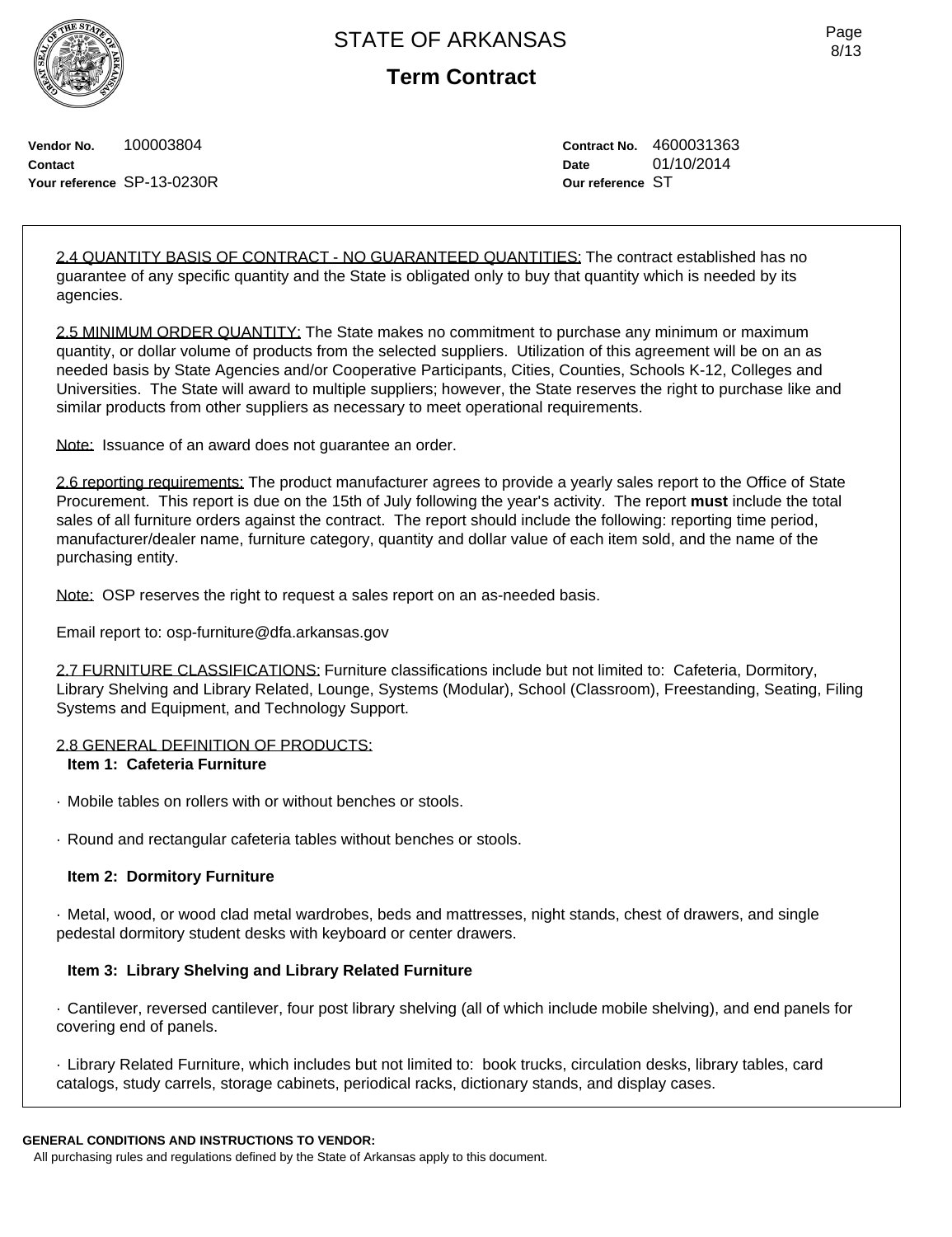**Vendor No.** 100003804 **Contact Your reference** SP-13-0230R **Contract No.** 4600031363 **Date** 01/10/2014 **Our reference** ST

### **Item 4: Lounge Furniture**

· Upholstered wood, metal, or rotationally molded lounge seating which includes but not limited to: (lounge chairs, recliners, love seats, sofas, and assemblies and replacements only).

· Complimentary tables, benches, and ottomans for lounge seating. Manufacturers must have lounge seating to match tables, benches and ottomans.

· Upholstered wood or metal multiple seating, ganging seating, and tandem seating.

### **Item 5: Systems Furniture (Modular)**

· A complete and comprehensive catalog of all systems furniture, including modular work stations, lines and accessories.

· Metal, wood or laminate modular furniture, these can include complimentary components such as keyboard drawers, task lights, tack boards, etc. and storage units.

#### **Item 6: School Furniture (Classroom)**

- · Student desk, chair desks, tablet arm chairs and stools.
- · Single unit pedestal teacher's desks
- · Study carrels and storage cabinets
- · Stacking chairs, student chairs and folding chairs

· Classroom activity, computer, folding, training tables and accessories, such as, ganging devices, electrical/data components and storage dollies.

#### **Item 7: Freestanding/Casegoods Furniture**

· A complete and comprehensive catalog of all case goods, furniture, (including folding and mobile) desks and tables.

· Conference room tables, lecterns, media cabinets, storage cabinets and presentation boards

#### **Item 8: Seating**

· A complete and comprehensive catalog of chairs, auditorium and general seating.

· Wood, metal or ergonomic seating which may include but limited to: executive, managerial, task, operational, stools, side, occasional, stacking, conference, and theater type seating.

· Products must meet or exceed ANSI/BIFMA requirements.

#### **Item 9: Filing Systems and Equipment**

#### **GENERAL CONDITIONS AND INSTRUCTIONS TO VENDOR:**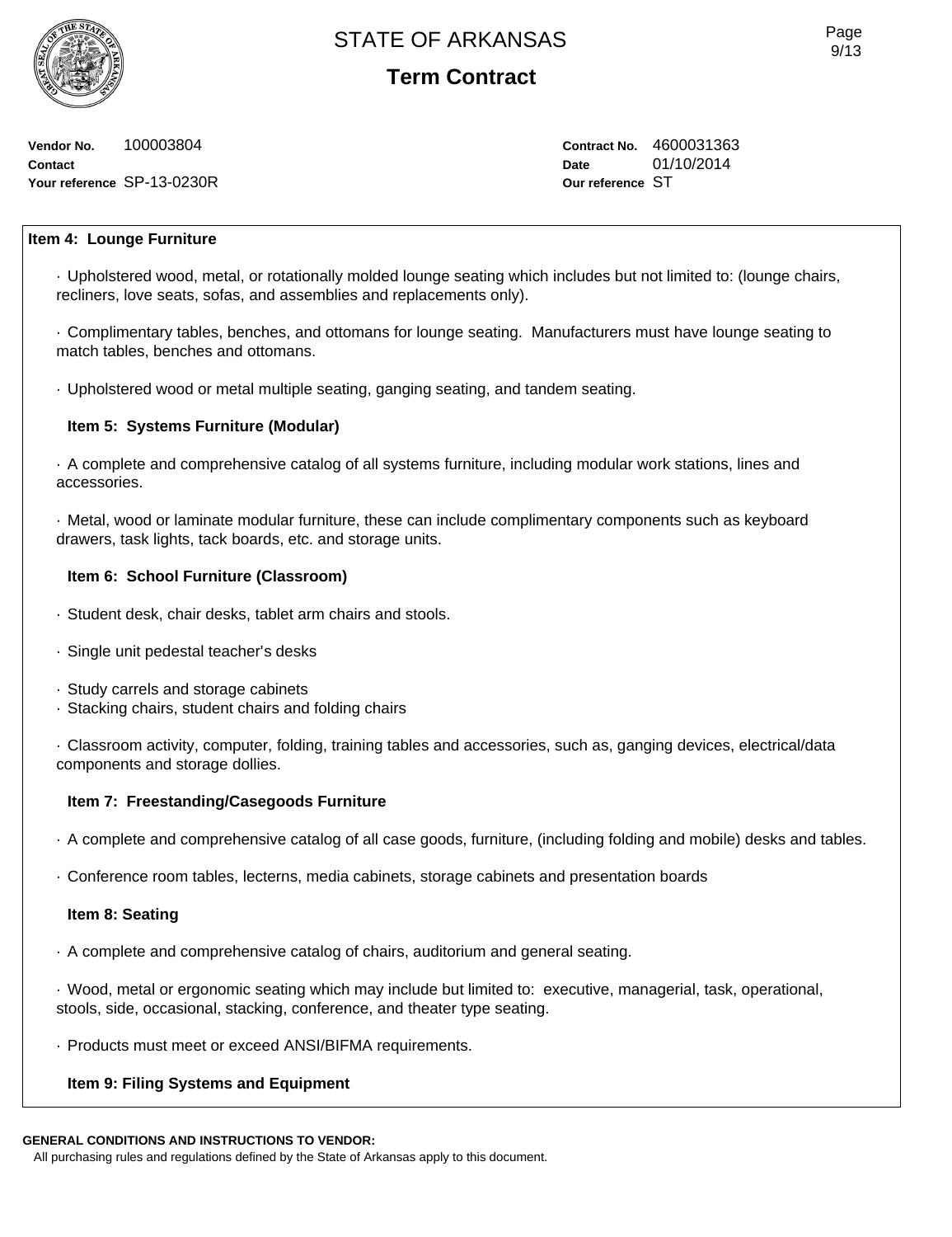

**Term Contract**

**Vendor No.** 100003804 **Contact Your reference** SP-13-0230R **Contract No.** 4600031363 **Date** 01/10/2014 **Our reference** ST

· A complete and comprehensive catalog of filing systems including vertical and lateral files, bookcases, mobile cabinets and freestanding file cabinets.

### **Item 10: Technology Support Furniture**

· A complete and comprehensive catalog of technology support furniture to support technology based learning environments.

**ANY PERMANENT FURNITURE INSTALLATION** for State Agencies as well as requested space alterations, attached fixtures, furnishings and erected additions must have Arkansas Building Authority (ABA) approval if:

- **(a)** The building is owned by ABA and/or
- **(b)** The product and installation exceeds the sum of \$20,000.00.
- (Excluding ABA exempt agencies)

Note: the Americans with Disabilities ACT and the Arkansas *Fire Codes* must be adhered to as set forth by local and federal guidelines by the ordering entity and the contractor.

Codes, Permits, Licenses for Permanent Installation:

The contractor must comply with all State mandatory licensing requirements prior to installation. Questions on licensing requirements should be directed to the State Licensing Board. Contractor must furnish and install all furniture and materials in compliance with all applicable codes, whether local, state, or federal; and that all permits or licenses required for installation will be obtained without cost to the State.

**2.9 PRODUCT MANUFACTURER'S SUPPLIERS:** Only those dealers/distributors listed by the manufacturer will be considered authorized to act on behalf of the Product Manufacturer.

2.10 CONTRACT RENEWAL PERIOD: FURNITURE ADDITIONS/DELETIONS: Contractors wishing to make furniture additions/changes to their contract during the contract period should be aware of the following:

additions/changes will be allowed only once during a contract period. No changes to discount percentages are allowed during this contract period.

Additions/changes must be submitted during the contract renewal period.

When requesting additions and/or changes; contractor shall submit a request either by letter or via email which shall include a list of all items being proposed for addition and/or change.

Contractor shall submit all required documents supporting any new items.

Product literature for all new items shall also be submitted with the request.

Contractor is responsible for submitting a complete name, address, email address, phone and fax numbers when a new dealer is added.

2.11 PRICE LISTS AND PRODUCT INFORMATION: Contractors should provide an electronic version of the proposed price list in an Excel format or pdf on a jump drive. Also provide a dealer list, if applicable in an Excel

#### **GENERAL CONDITIONS AND INSTRUCTIONS TO VENDOR:**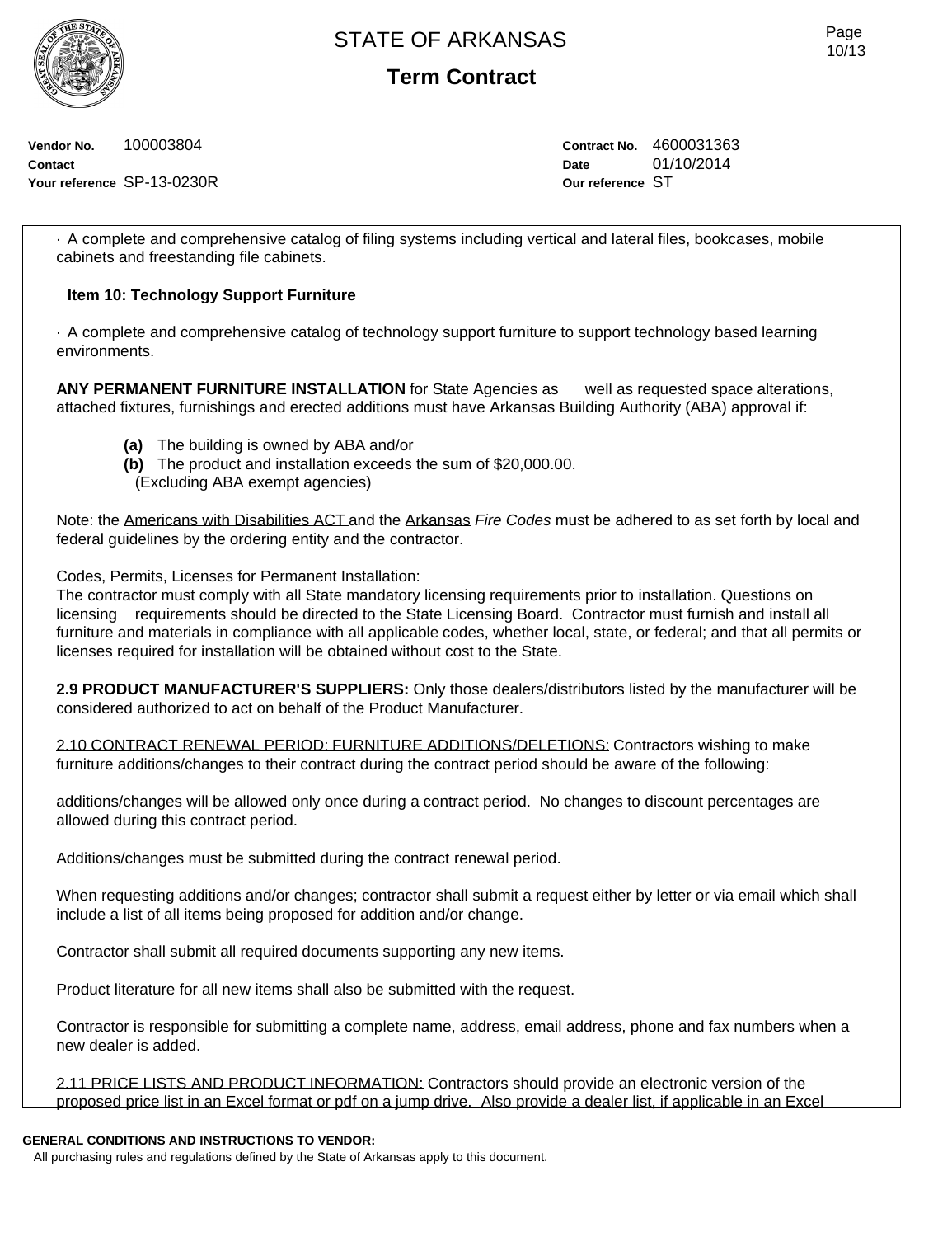**Contact**

**Term Contract**

**Vendor No.** 100003804

**Your reference** SP-13-0230R

**Contract No.** 4600031363 **Date** 01/10/2014 **Our reference** ST

format with "read and write" capabilities on the same jump drive. No costs or expenses associated with providing this information in the required format shall be charged to the State of Arkansas. At the time of contract renewal contractor will furnish OSP with an updated dealer list and published price list.

2.12 LITERATURE: The manufacturer/dealer shall furnish price lists, catalogs, and description literature upon request by any using entity, and at no cost to the entity.

2.13 SPECIAL PACKAGING: Items shall be packaged and cartoned so as to protect the contents from damage during shipment, handling and storage. Shipping container shall have a label with the following information:

Name of Receiving Agency Agency Purchase Order Number Name of Supplier Item Description of Contents Manufacturer Name Model Name and Number

2.14 WARRANTY: Minimum acceptable warranty will be for a period of one year from the date of product acceptance by the ordering entity. Warranty shall cover defects in material and workmanship and shall cover all costs associated with the repair or replacement of defective items including labor, parts, transportation costs, travel time and expense, and any other costs associated with such repair or replacement.

If anytime during the first (1) year warranty period the product does not perform in accordance to manufacturer's specification, the successful contractor will be notified in writing. The contractor shall pick up the product at the contractor's expense, and replace with product that meets or exceeds prior assembled product. Should product performance remain unacceptable to ordering entity, entity may request a full return of the purchase price (including taxes).

2.15 ORDER CANCELLATION: Users of this contract are advised that orders (all or part) cancelled or returned after acceptance of requested merchandise will be subject to a restocking fee of ten percent (10%) of the invoice amount (not to exceed \$500.00 per order) plus return freight charges. The amount authorized for payment of return freight will, in no instance, be more than original delivery charges documented by carrier. These charges may be applied, at the option of the supplier, to those orders which have been accepted. Orders cancelled prior to shipment or acceptance by ordering entity from the manufacturer will not be assessed charges.

### **TERMS AND CONDITIONS**

1. GENERAL: All terms and conditions stated in the invitation for bid govern this contract

- 2. PRICES: Prices are firm and not subject to escalation, unless otherwise specified in the invitation for bid.
- 3. DISCOUNTS: All cash discounts offered will be taken if earned.
- 4. TAXES: Most state agencies must pay state sales tax. Before billing, the contractor should contact the ordering

## **GENERAL CONDITIONS AND INSTRUCTIONS TO VENDOR:**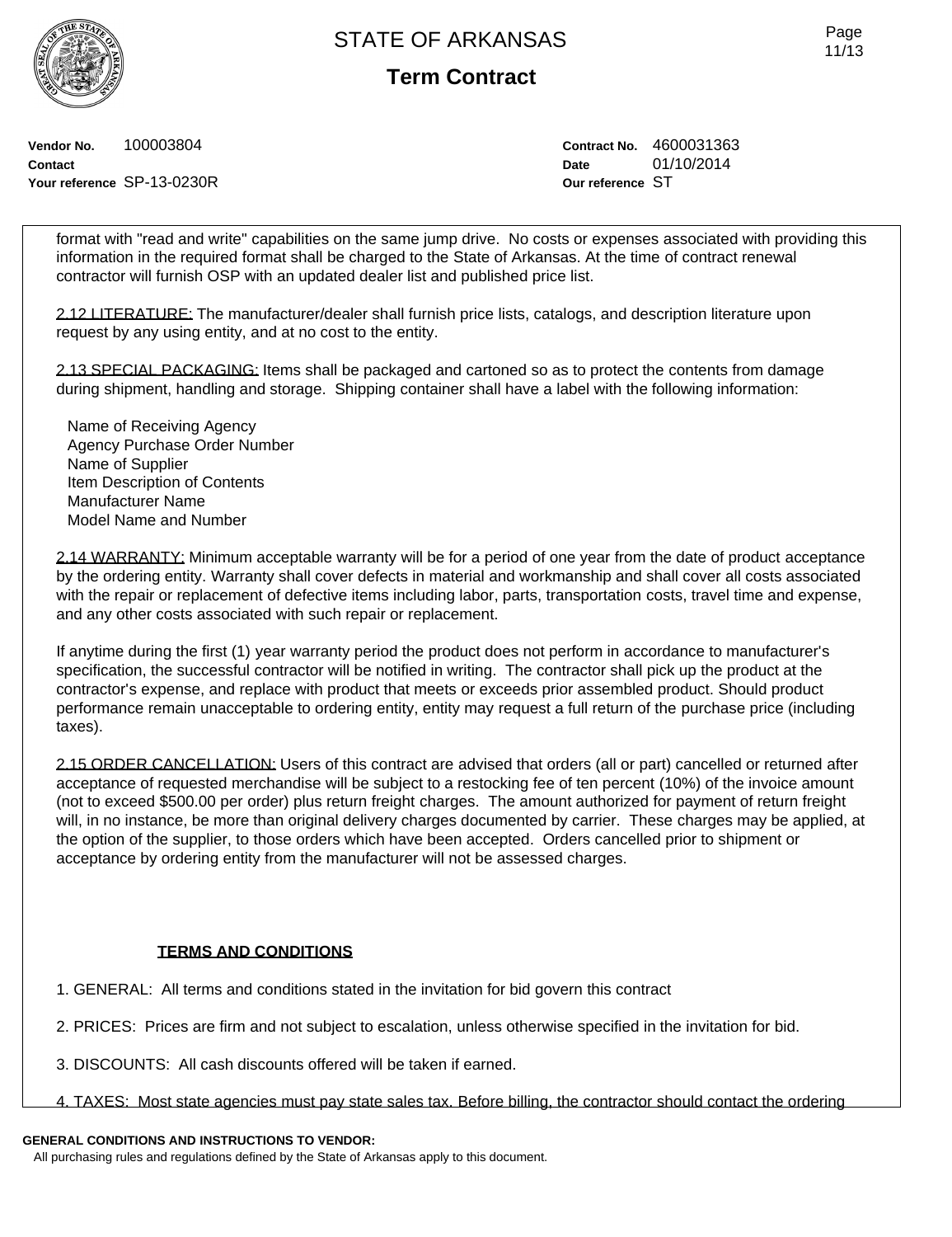**Term Contract**

**Vendor No.** 100003804 **Contact Your reference** SP-13-0230R **Contract No.** 4600031363 **Date** 01/10/2014 **Our reference** ST

agency to find out if that agency must pay sales tax. Itemize state sales tax when applicable on invoices.

5. BRAND NAME REFERENCES: The contractor guarantees that the commodity delivered is the same as specified in the bid.

6. GUARANTY: All items delivered are to be newly manufactured, in first- class condition, latest model and design, including, where applicable, containers suitable for shipment and storage unless otherwise indicated in the bid invitation. The contractor guarantees that everything furnished hereunder will be free from defects in design, workmanship, and material; that if sold by drawing, sample or specification, it will conform thereto and will serve the function for which furnished. The contractor further guarantees that if the items furnished hereunder are to be installed by the contractor, such items will function properly when installed. The contractor also guarantees that all applicable laws have been complied with relating to construction, packaging, labeling, and registration. The contractor's obligations under this paragraph shall survive for a period of one year from the date of delivery, unless otherwise specified in the invitation for bid.

7. AWARD: This contract award does not authorize shipment. Shipment against this contract is authorized by the receipt of a purchase order from the ordering agency. A written purchase order mailed or otherwise furnished to the contractor results in a binding obligation without further action by either party.

8. DELIVERY: The term of the contract is shown on the face of the contract award. The contractor is required to supply the state's needs during this term. The number of days required to place the commodity in the receiving agency's designated location under normal conditions is also shown. Consistent failure to meet delivery without a valid reason may cause removal from the bidders' list or suspension of eligibility for award.

9. BACK ORDERS OR DELAY IN DELIVERY: Back orders or failure to deliver within the time required may be default of the contract. The contractor must give written notice to the Office of State Procurement and ordering agency of the reason and the expected delivery date. If the reason is not acceptable, the contractor is in default. The Office of State Procurement has the right to extend delivery if reasons appear valid. If the date is not acceptable, the agency may buy elsewhere.

10. DELIVERY REQUIREMENTS: No substitutions or cancellations are permitted without written approval of the Office of State Procurement. Delivery shall be made during agency work hours only, 8:00 a.m. to 4:30 p.m., unless prior approval for other delivery has been obtained from the agency. Packing memoranda shall be enclosed with each shipment.

11. STORAGE: The ordering agency is responsible for storage if the contractor delivers within the time required and the agency cannot accept delivery.

12. DEFAULT: All commodities furnished will be subject to inspection and acceptance of the ordering agency after delivery. Default in promised delivery or failure to meet specifications authorizes the Office of State Procurement to cancel this contract or any portion of same and reasonably purchase commodities elsewhere and charge full increase, if any, in cost and handling to the defaulting contractor.

13. VARIATION IN QUANTITY: The state assumes no liability for commodities produced, processed or shipped in excess of the amount specified herein.

14. INVOICING: The contractor shall submit an itemized invoice showing the bid number and purchase request

### **GENERAL CONDITIONS AND INSTRUCTIONS TO VENDOR:**